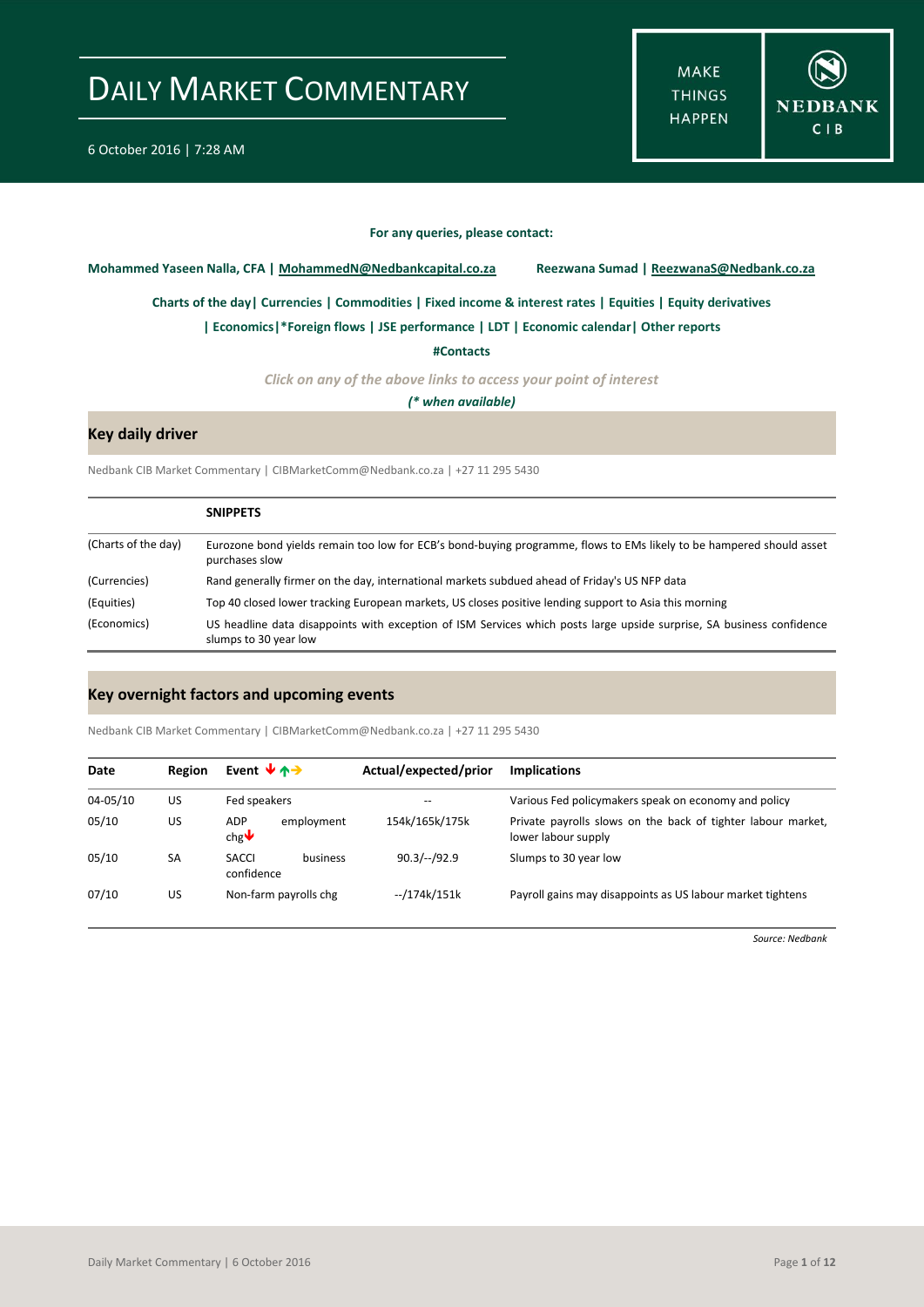

### <span id="page-1-0"></span>**Charts of the day** [back to top](#page-0-0) back to top

Nedbank CIB Market Commentary | CIBMarketComm@Nedbank.co.za | +27 11 295 5430

- Hints of a tapering in ECB stimulus caused some concerns in the market yesterday. While ECB tapering is unlikely to materialise over the medium term, and monetary policy is likely to be kept loose for most of 2017, ECB policymakers are facing a supply problem on their bondbuying programme – bond yields have fallen so low that a large portion of debt is ineligible for purchase on the ECB's bond-buying programme. Bloomberg estimates that €1.4 trillion of Eurozone bonds have a yield below -0.4% (which is the Eurozone's deposit rate), and are ineligible for purchase by the ECB. This rule is self-inflicted – the ECB created these rules to mitigate risks. Although Eurozone bond yields have risen recently, this will likely be temporary, with core and peripheral yields falling further in coming months. ECB President Mario Draghi has indicated that the Governing Council is willing to use all tools within its mandate to maintain monetary easing, and they are now considering how to improve the QE implementation. This QE review is expected to persist until December. Draghi has continued to stress that member states need to implement structural reform while monetary policy is loose in order to boost the effectiveness of monetary easing and gain the full benefit of QE.
- Nervousness by investors on the back of this review and headlines surrounding tapering has resulted in bond yields rising marginally, though not enough to increase the availability of bonds the ECB can purchase. When the ECB does decide to wind down asset purchases, it will do so in €10 billion increments, like the Fed did in 2014. However, this does not mean that the ECB is going to taper next year. Monetary policy will be highly dependent on economic data and inflation in the Eurozone.
- Copper is a proxy for global growth and has an inverse correlation to the euro. Low growth in the Eurozone and loose monetary policy has kept the euro relatively weak against the dollar since 2015. After a slight rally since the start of the year, both show no signs of rising further over the medium term – an indication that global and European growth will likely remain depressed.
- Risk-on demand is evident within emerging markets, with demand for bonds surging as a result of negative and falling yields in developed markets boosting the attractiveness of higher-yielding EM bonds. Due to monetary easing in the Eurozone, Eurozone-listed funds have been the key buyers of EM bonds, which amount to \$24 billion for the year to date. Any tapering of the ECBs stimulus programme will have a large knock-on impact on flows to emerging markets, which will prove destabilising for some countries.
- Eurozone retail sales growth eased to 0.6% y/y in August, from 1.8% in July, worse than forecasts of 1.5%. Demand for food, drink and tobacco slumped in August, while demand for non-food products was also lower.

**Monetary policy is expected to remain loose over the medium term, with the ECB possibly expanding the time-frame of its asset purchase programme over the coming quarters to account for any deterioration in fundamentals from a Brexit conclusion. However, recent news has indicated that some policymakers are talking about tapering ECB asset purchases next year. This has strengthened the euro overnight, however the taper debate may not remain a feature if the Eurozone economy continues to underperform and inflation remains fractional.**



# **Copper and euro reflective of downbeat economic**

#### **Should ECB QE come to an end, flows into EM bond markets will slump Emerging Market Bond Fund Flows, by Origin**



*Source: Bloomberg, Nedbank*

*Source: IIF*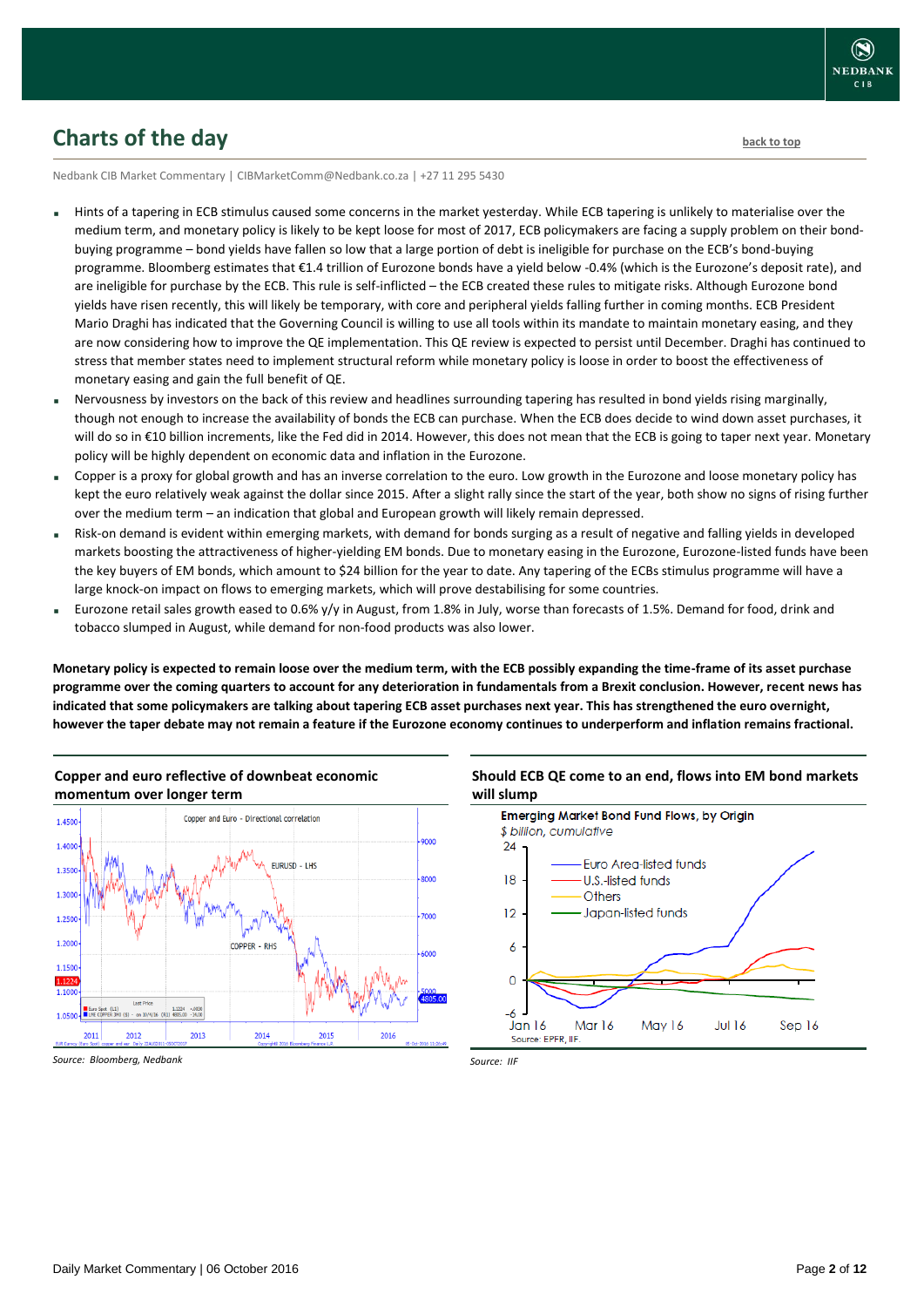**Recent taper comments from the ECB raises bond yields**



*Source: Bloomberg, Nedbank*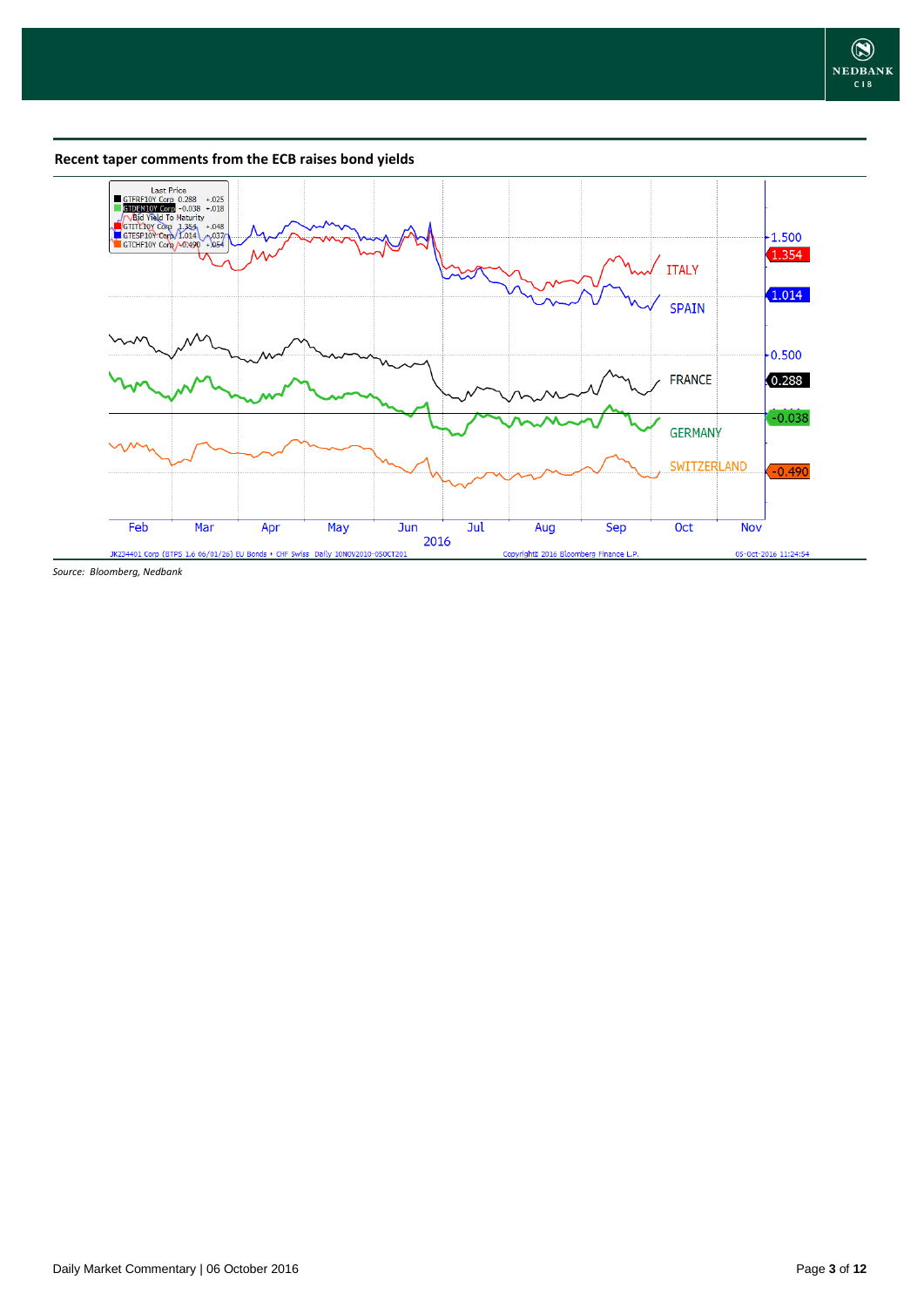### <span id="page-3-0"></span>**Currencies [back to top](#page-0-0)**

Business Banking FX | +27 11 535 4003 | Corporate FX | +2711 535 4002 | Institutional FX | +2711 535 4005

- Yesterday the local trading session opened with the rand trading around 13.8000, this after various factors in the overnight session saw risk assets lose ground. The rand lost some ten cents post the local close in the preceding session. The local unit traded generally firmer on the day, although the extent of the moves on the day were relatively limited. It reached a best level on the day at 13.6925 before closing at 13.7400. This morning the rand is currently trading at 13.7400, EURZAR at 15.3815, and GBPZAR at 17.4710.
- International markets had a similarly subdued session on the day. EURUSD was once again rage bound around the 1.1200 pivot and this morning still trading at 1.1200. Gold has continued to slide, this morning currently trading at 1265.10 some 10 dollars off from the same time yesterday.
- On the data front, today we have electricity production and consumption, from Europe we have German factory orders and labour costs and the ECB minutes, from the U.S Challenger job cuts and jobless claims.
- The price action in the foreign exchange markets over the most recent sessions has been erratic. This has largely been driven by headlines pertaining to rate hikes in the U.S. Markets are thus anticipating tomorrow's U.S NFP with even greater focus then is normally the case, price action likely to remain cautious ahead of this.

| <b>Majors</b>                   | <b>Last price</b> | $\%$ $\Delta$<br>$-1d$ | $\%$ $\Delta$<br><b>MTD</b> | $\%$ $\Delta$<br><b>YTD</b> | <b>Month</b><br>trend | <b>USD</b> trend |
|---------------------------------|-------------------|------------------------|-----------------------------|-----------------------------|-----------------------|------------------|
|                                 |                   |                        |                             |                             |                       |                  |
| <b>GBPUSD</b>                   | 1.27              | $-0.27$                | $-1.95$                     | $-13.68$                    | ⊕                     | USD strength     |
| <b>EURUSD</b>                   | 1.12              | $-0.07$                | $-0.33$                     | 3.06                        | ⊕                     | USD strength     |
| <b>USDJPY</b>                   | 103.55            | 0.04                   | 2.17                        | $-13.85$                    | ⇑                     | USD strength     |
| <b>USDAUD</b>                   | 1.32              | 0.34                   | 0.84                        | $-4.00$                     | ♠                     | USD strength     |
|                                 |                   | $\%$ $\Delta$          | $\%$ $\Delta$               | $\%$ $\Delta$               | <b>Month</b>          | <b>ZAR</b> trend |
| <b>Rand crosses</b>             | Last price        | $-1d$                  | <b>MTD</b>                  | <b>YTD</b>                  | trend                 |                  |
| <b>USDZAR</b>                   | 13.74             | 0.26                   | 0.12                        | $-11.27$                    | ⇑                     | ZAR weakness     |
| <b>GBPZAR</b>                   | 17.47             | $-0.02$                | $-1.84$                     | $-23.40$                    | ⊕                     | ZAR strength     |
| <b>EURZAR</b>                   | 15.38             | 0.17                   | $-0.31$                     | $-8.57$                     | ⊕                     | ZAR strength     |
| <b>AUDZAR</b>                   | 10.43             | $-0.10$                | $-0.77$                     | $-7.56$                     | ⊕                     | ZAR strength     |
| <b>ZARJPY</b>                   | 7.54              | $-0.22$                | 2.15                        | $-2.91$                     | ⇑                     | ZAR strength     |
|                                 |                   | $\%$ $\Delta$          | $\%$ $\Delta$               | $\%$ $\Delta$               | <b>Month</b>          | <b>ZAR</b> trend |
| <b>African FX</b>               | Last price        | $-1d$                  | <b>MTD</b>                  | <b>YTD</b>                  | trend                 |                  |
| ZARMWK (Malaw ian kw acha)      | 52.32             | $-0.56$                | $-0.43$                     | 21.29                       | ⊕                     | ZAR weakness     |
| ZARBWP (Botsw ana pula)         | 0.77              | $-0.20$                | 0.39                        | 5.31                        | ⇑                     | ZAR strength     |
| ZARKES (Kenyan shilling)        | 7.37              | $-0.25$                | $-0.10$                     | 11.51                       | ⊕                     | ZAR weakness     |
| ZARMUR (Mauritian rupee)        | 2.58              | $-0.27$                | $-0.36$                     | 11.03                       | ⊕                     | ZAR weakness     |
| ZARNGN (Nigerian naira)         | 22.97             | $-0.22$                | $-2.16$                     | 78.40                       | ⊕                     | ZAR weakness     |
| ZARGHS (Ghanian cedi)           | 0.29              | 0.38                   | 0.17                        | 18.00                       | ⇑                     | ZAR strength     |
| ZARZMW (Zambian kw acha)        | 0.72              | 0.01                   | $-2.32$                     | 0.63                        | ⊕                     | ZAR weakness     |
| ZARMZN (Mozambican metical)     | 5.63              | $-0.22$                | $-0.96$                     | 81.68                       | ⊕                     | ZAR weakness     |
| Source: Bloomberg & Nedbank CIB | Time              |                        | 2016/10/06 07:01            |                             |                       |                  |

Possible trading range in the rand today 13.6000 to 13.9000

*\*Please note that the sign on the % change reflects the change on the headline number. The narrative indicates the trend direction over the month. For trade in any of these currencies, contact our FX dealing desks*



**USDZAR**

*Source: Bloomberg, Nedbank*

#### **EUR/USD**



*Source: Bloomberg, Nedbank*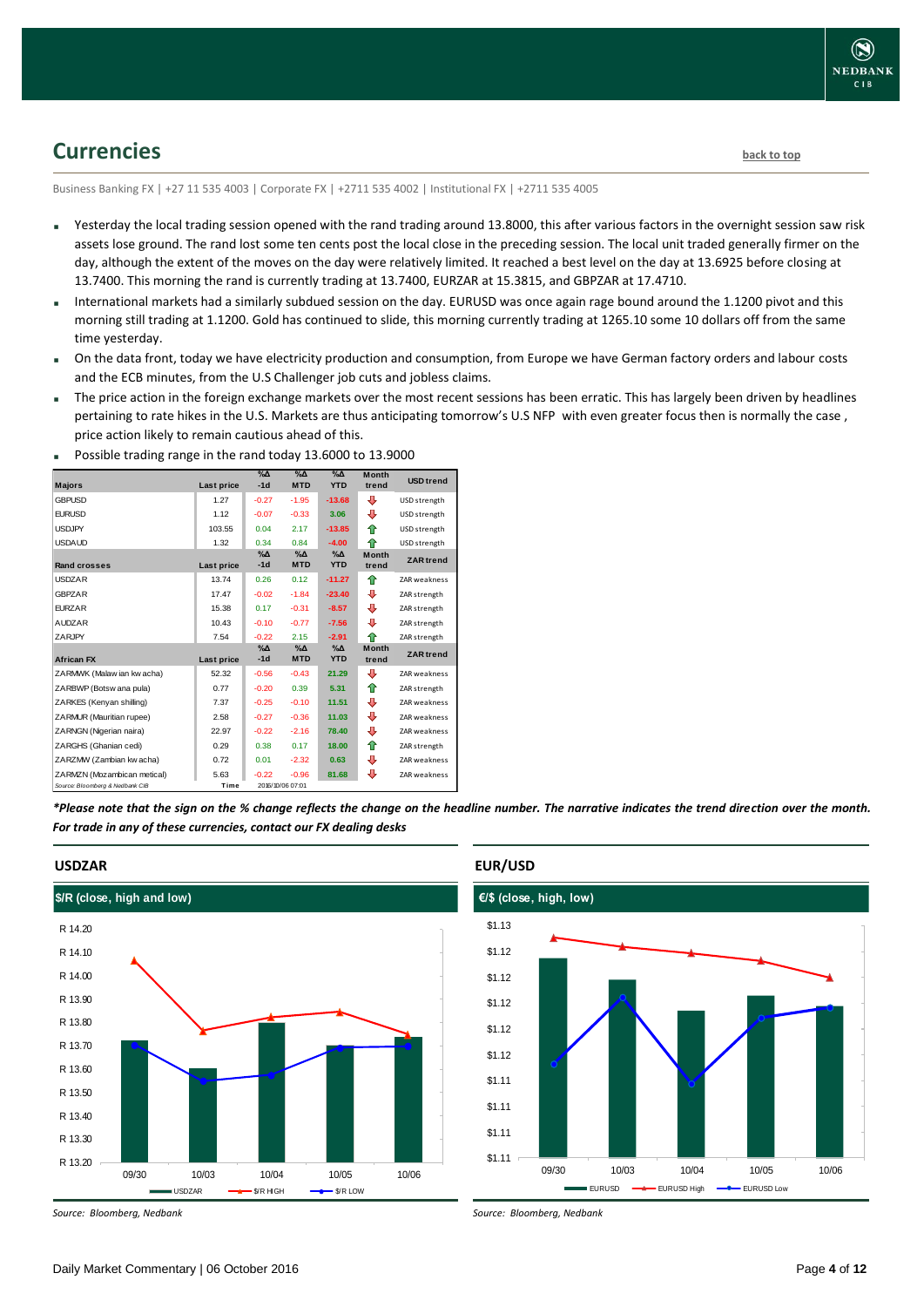<span id="page-4-0"></span>**Commodities [back to top](#page-0-0)** 

Nedbank CIB Market Commentary | CIBMarketComm@Nedbank.co.za | +27 11 295 5430| +27 11 535 4038

- Brent crude oil faltered around the \$52/bbl. resistance in trade yesterday as lower US inventories reported by the EIA (correlating with API data out earlier in the week) supported price action. The market remains wary as a slightly elevated oil price may raise the incentive for US producers to bring supply back on stream and this would act as a natural choke off to recent momentum.
- Gold prices remained downbeat sustaining the move below \$1300/oz. The focus for this week remains on the US NFP data out on Friday which will inform rate hike expectations and consequently, the direction for the dollar and gold.

| Commodities                     | Last price | $\%$ $\Delta$<br>$-1d$ | $\% \Delta$<br><b>MTD</b> | %Δ<br><b>YTD</b> | <b>Month</b><br>trend |
|---------------------------------|------------|------------------------|---------------------------|------------------|-----------------------|
| Brent near future (\$)          | 51.54      | $-0.62$                | 5.06                      | 38.25            | ⇑                     |
| WTI crude (\$)                  | 49.51      | $-0.64$                | 2.63                      | 33.67            | ⇑                     |
| Gold spot (\$)                  | 1 265.07   | 0.19                   | $-3.86$                   | 19.10            | ⇩                     |
| Platinum spot (\$)              | 977.15     | 0.48                   | $-4.89$                   | 9.35             | ⇩                     |
| SA w hite maize spot (R)        | 3517.00    | 1.82                   | $-2.12$                   | $-24.54$         | л                     |
| Source: Bloomberg & Nedbank CIB | Time       |                        | 2016/10/06 07:01          |                  |                       |

#### **Platinum vs Gold**



**Brent Crude vs West Texas Intermediate**



*Source: Bloomberg*

*Source: Bloomberg*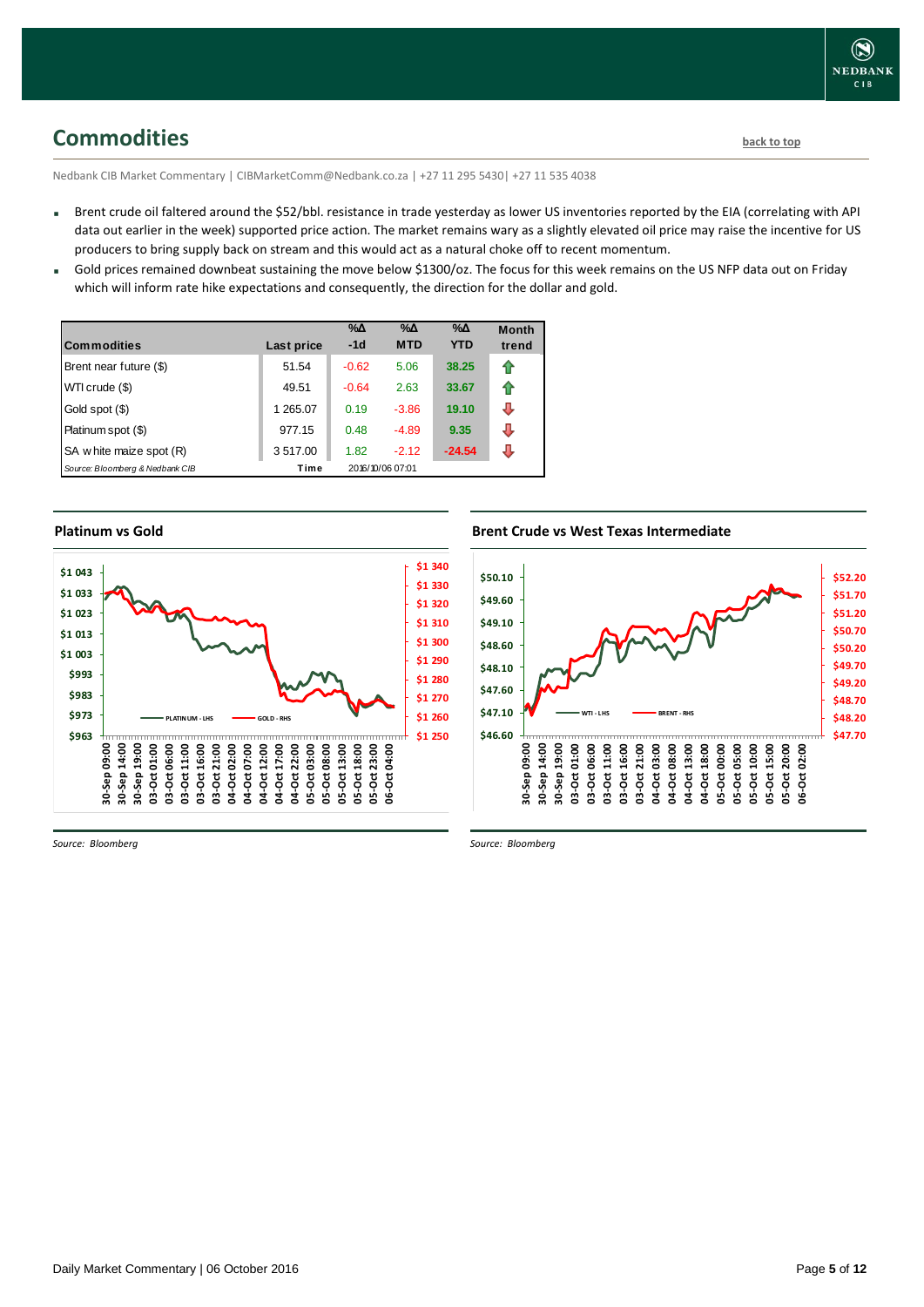## <span id="page-5-0"></span>**Fixed income and interest rates back to the line of the set of the set of the set of the set of the set of the set of the set of the set of the set of the set of the set of the set of the set of the set of the set of th**

Bond flow sales |+2711 535 4021 | Corporate Money Markets | +2711 535 4007 | Business Bank Money Markets | +2711 535 4006

|                                 |                 | Δ<br>1 <sub>d</sub> | Δ<br><b>MTD</b>  | Δ<br><b>YTD</b> | <b>Month</b> |
|---------------------------------|-----------------|---------------------|------------------|-----------------|--------------|
| <b>Bonds</b>                    | Last price<br>% |                     |                  |                 | trend        |
|                                 |                 | bps                 | bps              | bps             |              |
| R203-0.9 yrs                    | 7.63            | 21.57               | 20.87            | $-89.53$        | ⇑            |
| R208-4.5 yrs                    | 8.06            | 8.20                | 1.70             | $-135.20$       | 合            |
| R186-10.2 yrs                   | 8.63            | 7.65                | $-2.65$          | $-113.35$       | ₽            |
| R2048-31.4 yrs                  | 9.28            | 6.30                | $-7.90$          | $-112.00$       | ⇩            |
| <b>US 10 yr</b>                 | 1.71            | 0.44                | 11.24            | $-56.26$        | ⇮            |
| <b>UK 10 yr</b>                 | 0.82            | 4.62                | 9.25             | $-58.42$        | ⇑            |
| German 10 yr                    | $-0.01$         | $-90.74$            | $-95.80$         | $-100.79$       | ⊕            |
| Japan 10 yr                     | $-0.05$         | $-10.53$            | $-42.70$         | $-119.25$       | ⊕            |
|                                 |                 | Δ                   | Δ                | Δ               | <b>Month</b> |
| <b>Money Market</b>             | Last price      | 1 <sub>d</sub>      | <b>MTD</b>       | <b>YTD</b>      | trend        |
|                                 | ℅               | bps                 | bps              | bps             |              |
| SA repo rate                    | 7.00            | 0.00                | 0.00             | 75.00           |              |
| SA prime rate                   | 10.50           | 0.00                | 0.00             | 75.00           | ⇨            |
| SA CPI (MTD = previous month)   | 5.90            |                     | $-10.00$         |                 | ⇩            |
| SA 3m JIBAR                     | 7.36            | 0.00                | 0.00             | 73.30           |              |
| SA 3m NCD                       | 7.33            | 0.00                | $-1.25$          | 72.50           | ⊕            |
| SA 6m NCD                       | 7.93            | 0.00                | 0.00             | 41.25           |              |
| SA 12m NCD                      | 8.43            | 2.50                | $-2.50$          | $-1.25$         | ⊕            |
| US 3m LIBOR                     | 0.86            | 0.64                | 1.07             | 25.16           | ↟            |
| UK 3m LIBOR                     | 0.38            | 0.00                | 0.00             | $-20.76$        | ⇨            |
| Japan 3m LIBOR                  | $-0.02$         | 0.42                | 0.75             | $-9.40$         | ⇑            |
| Source: Bloomberg & Nedbank CIB | Time            |                     | 2016/10/06 07:01 |                 |              |

| Month<br>trend | <b>FRAs and Swaps</b>            | Last price    | Δ<br>1 <sub>d</sub> | Δ<br><b>MTD</b> | Δ<br><b>YTD</b> | <b>Month</b><br>trend |
|----------------|----------------------------------|---------------|---------------------|-----------------|-----------------|-----------------------|
|                |                                  | $\%$          | bps                 | bps             | bps             |                       |
| ⇮              | 3X6 FRA                          | 7.43          | 1.00                | 3.00            | 1.50            | ⇑                     |
| ✿              | 6X9 FRA                          | 7.48          | 1.00                | 4.00            | $-29.50$        | ⇮                     |
| ⊕              | 9X12 FRA                         | 7.48          | 1.00                | 4.00            | $-77.00$        | 合                     |
| ⊕              | 18X21 FRA                        | 7.45          | 0.00                | 3.00            | $-156.00$       | 合                     |
| 合              | SA 2yr Sw ap                     | 7.45          | 0.60                | 3.00            | $-71.10$        | 合                     |
| ⇑              | SA 3yr Swap                      | 7.50          | $-0.40$             | 1.50            | $-104.90$       | 合                     |
| ⊕              | SA 5yr Swap                      | 7.68          | $-0.50$             | $-1.00$         | $-131.00$       | ⊕                     |
| ⊕              | SA 10yr Swap                     | 8.08          | 0.50                | $-0.50$         | $-138.50$       | ⊕                     |
| Month          | SA 15yr Swap                     | 8.16          | 0.50                | $-0.50$         | $-150.15$       | ⊕                     |
|                |                                  |               |                     |                 |                 |                       |
| trend          |                                  |               | Δ                   | Δ               | Δ               | <b>Month</b>          |
|                | <b>Spreads</b>                   | Last price    | 1 <sub>d</sub>      | <b>MTD</b>      | <b>YTD</b>      | trend                 |
|                |                                  | $\frac{9}{6}$ | bps                 | bps             | bps             |                       |
| ⇛<br>⇛         | 2v10v                            | $-0.64$       | 0.10                | 3.50            | 67.40           | ⇑                     |
| ⊕              | 3v10v                            | $-0.58$       | $-0.90$             | 2.00            | 33.60           | ⇑                     |
| ⇛              | R186-R203                        | 1.14          | $-13.92$            | $-23.52$        | $-23.82$        | ⊕                     |
| ⊕              | R2048-R186                       | 0.66          | $-1.35$             | $-5.25$         | 1.35            | ⊕                     |
| ⇛              | 5y-R186                          | $-0.87$       | $-8.15$             | 1.65            | $-17.65$        | ⇮                     |
|                | 10y-R186                         | $-0.48$       | $-7.15$             | 2.15            | $-25.15$        | 合                     |
| ⊕              | 15y-R186                         | $-0.40$       | $-7.15$             | 2.15            | $-36.80$        | 合                     |
| ⇑<br>          | SA 5yr CDS spread - basis points | 251.04        | 0.08                | $-6.83$         | $-83.98$        | ⊕                     |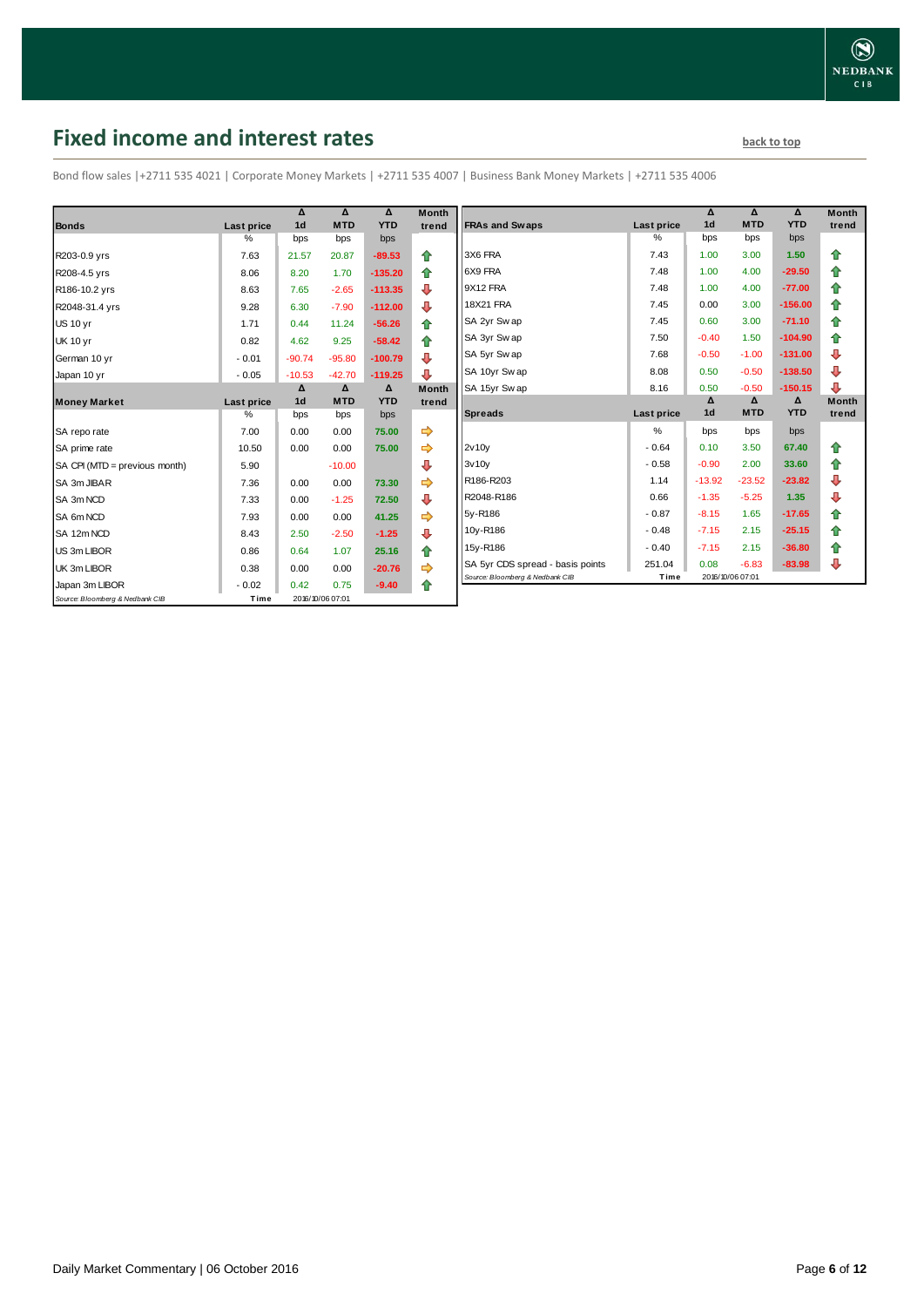## <span id="page-6-0"></span>**Equities [back to top](#page-0-0)**

Cash equities | +2711 535 4030/31

#### **South Africa**

 The local bourse closed lower on Wednesday with the blue chip Top 40 losing 164 points and the broader based All Share losing 172 points closing at 45,308.48 and 51,868.53 respectively. Gold and platinum miners fell for the third consecutive day as commodity prices remained under pressure with the former leading declines. The major gold stocks all lost over 4%. PPC and Exxaro continued with their strong run up both gaining over 4.5% on the day and up for 5 consecutive days or more. In the news Blue Label Telecom announced that it would be acquiring 45% of mobile operator Cell C for R5.5bn. Blue Label closed over 8% higher. Value traded was R21bn and the rand was at R13.70 to the dollar.

#### **UK/Europe**

 Concerns that the European Central Bank will gradually ease quantitative easing brought the recent run European markets to an end as investors remained cautious. The FTSE lost just shy of 6 tenths of a percent. Energy stocks with exposure to crude gained as the price of the commodity gained. Retailer Tesco Plc. jumped over 9% after reporting first half profit that beat expectations. The DAX lost just over 3 tenths of a percent with losses in utilities offsetting a strong performance by banking and industrial shares. RWE dropped over 3% while Deutsche Bank and Volkswagen gained 2.7% and 1.4% respectively. In France the CAC dropped just under 3 tenths of a percent, once again the trend of stronger financials was evident particularly banking shares. BNP Paribas and Societe Generale were both up over 3% followed by a solid performance by car manufacturers.

#### **USA**

 U.S. stocks traded higher with the DOW up 6 tenths of a percent and the S&P gaining 4 tenths of a percent as sentiment that the world's largest economy is strengthening on the back of positive economic data. While private sector employment increased less than expected in September a report from the Commerce department revealed a sharp increase for manufactured goods in August while the Institute of Supply management said that its non-manufacturing index jumped from 51.4 in August to 57.1 in September trouncing forecasts of 52.9. Energy shares jumped to a three-month high after data showed that U.S. stockpiles dropped last week while Banking and financial stocks gained in-line with global peers.

#### **Asia**

 Asian markets are trading higher this morning. At the time of writing the Nikkei was up over a half a percent with the Yen on course for its longest streak in 7 months. Financial and industrial shares led gains. The Hang Seng gained 3 tenths of a percent with energy shares benefitting from the higher oil price. CNOOC and PetroChina were both over 2% higher. The Shanghai Composite remained closed for the Chinese Golden week holidays and will reopen on Monday next week. In Australia the ASX rose 4 tenths of a percent while gold miners remained under pressure. Markets in Indonesia and Singapore gained in line with its peers up 4 tenths of a percent and 2 tenths of a percent respectively.

|                                 |            | $\%$ $\Delta$<br>$-1d$ | $\%$ $\Delta$<br><b>MTD</b> | $\%$ $\Delta$<br><b>YTD</b> | <b>Month</b><br>trend |
|---------------------------------|------------|------------------------|-----------------------------|-----------------------------|-----------------------|
| <b>Developed Markets</b>        | Last price |                        |                             |                             |                       |
| Dow Jones                       | 18 281.03  | 0.62                   | $-0.15$                     | 4.91                        | ⊕                     |
| Nasdag                          | 5 316.02   | 0.50                   | 0.08                        | 6.16                        | ⇑                     |
| S&P 500                         | 2 159.73   | 0.43                   | $-0.39$                     | 5.67                        | ₽                     |
| DJ Eurostoxx 50                 | 3 0 26.28  | $-0.11$                | 0.80                        | $-7.38$                     | 合                     |
| <b>DAX</b>                      | 10 585.78  | $-0.32$                | 0.71                        | $-1.46$                     | ⇮                     |
| CAC                             | 4489.95    | $-0.29$                | 0.94                        | $-3.17$                     | 合                     |
| <b>FTSE</b>                     | 7 033.25   | $-0.58$                | 1.94                        | 12.67                       | ⇑                     |
| ASX200                          | 5480.20    | 0.50                   | 0.81                        | 3.48                        | 合                     |
| Nikkei 225                      | 16 924.21  | 0.62                   | 1.38                        | $-11.08$                    | 企                     |
| <b>MSCI World</b>               | 1721.14    | 0.19                   | $-0.26$                     | 3.51                        | ⊕                     |
|                                 |            | $\% \Delta$            | %Δ                          | %Δ                          | <b>Month</b>          |
| <b>Emerging Markets</b>         | Last price | $-1d$                  | <b>MTD</b>                  | <b>YTD</b>                  | trend                 |
| Hang Seng                       | 23 902.69  | 0.48                   | 2.60                        | 9.07                        | ⇑                     |
| Shanghai                        | 3 004.70   | 0.21                   | 0.00                        | $-15.10$                    |                       |
| Brazil Bovespa                  | 60 254.34  | 1.54                   | 3.23                        | 39.00                       | 合                     |
| India - NSE                     | 28 298.52  | 0.27                   | 1.55                        | 8.35                        | ⇮                     |
| Russia Micex                    | 1975.85    | $-0.46$                | $-0.11$                     | 12.18                       | ⊕                     |
| <b>MSCI</b> Emerging            | 915.26     | $-0.04$                | 1.31                        | 15.25                       | ♠                     |
|                                 |            | %Δ                     | %Δ                          | %Δ                          | <b>Month</b>          |
| <b>SA Indices</b>               | Last price | $-1d$                  | <b>MTD</b>                  | <b>YTD</b>                  | trend                 |
| <b>JSE All Share</b>            | 51 868.53  | $-0.33$                | $-0.16$                     | 2.32                        | ⊕                     |
| Top 40                          | 45 308.48  | $-0.36$                | $-0.26$                     | $-1.07$                     | ⇩                     |
| Resi 10                         | 32 159.03  | $-0.31$                | $-0.92$                     | 26.64                       | ⊕                     |
| Indi 25                         | 68 112.84  | $-0.20$                | $-0.15$                     | $-5.08$                     | ⊕                     |
| Fini 15                         | 14 762.34  | $-0.79$                | 0.23                        | $-3.10$                     | ⇑                     |
| Source: Bloomberg & Nedbank CIB | Time       |                        | 2016/10/06 07:01            |                             |                       |

**NEDBANK**  $CIB$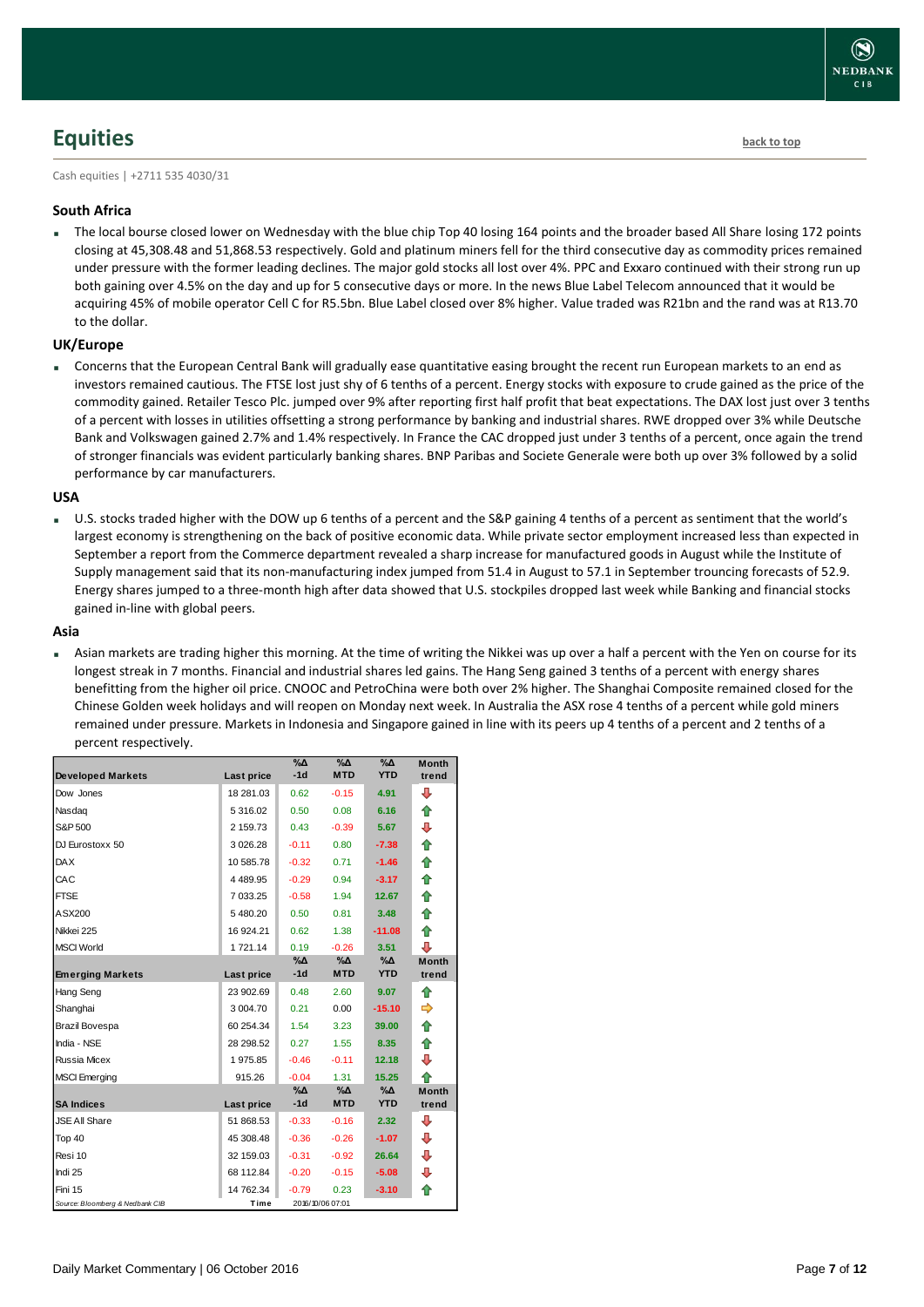

### <span id="page-7-0"></span>**Economics [back to top](#page-0-0)**

Nedbank CIB Market Commentary | CIBMarketComm@Nedbank.co.za | +27 11 295 5430

#### **US**

- US ADP employment rose by 154k last month, below the 175k gain in August, worse than expectations of 165k. The services sector was the primary employer, employing 151k workers in September. The manufacturing sector continued to shed jobs, the construction sector created jobs for a change, while the service sectors – trade, transport and utilities, financial activities, and professional business services – all created fewer jobs in September than was created in August. The bulk of employment took place within mid-sized and large companies. Labour market conditions remain tight, as labour supply dwindles amid full employment. Payrolls data are likely to disappoint over the medium term, on the back of lower supply of labour in the market.
- The US trade deficit widened to \$40.7 billion in August, from \$39.5 billion in July, worse than forecasts of \$39.2 billion. Import growth exceeded that of exports in August, as petroleum, food, capital goods and automotive imports surged. Exports rose by 0.8% m/m, after the 1.9% surge in July, with growth being led by auto exports and industrial supplies. Exports to Canada and Mexico rose materially, while exports to Europe and the rest of the world remained roughly unchanged. Imports from the EU, Canada, Mexico, and China surged in August.
- Durable goods order growth eased to 0.1% m/m in August, from 3.6% in July, better than forecasts for no growth. Nondefense capital goods orders excluding aircraft, increased by 0.9% m/m in August, from 0.8% in July. Demand for machinery, metals, computers and capital goods declined in August, while new orders for all other categories, especially transport equipment, deteriorated. Overall business spending still remains very weak in the US.
- Services PMI (both ISM and Markit) surprised to the upside with the former (official measure) pushing to its highest level this year at 57.1 index points. This coupled with supported employment from a stronger services sector will remain a flag for the Fed's deliberations to hike rates.

**Synopsis: The trade balance is expected to deteriorate gradually in the medium term, with imports supported on the back of positive labour market momentum, consumer spending and a stronger dollar. The labour market is very close to full employment, and may tighten further as supply of labour shrinks further. Wage growth is still positive albeit slowing recently, and consumer spending is similarly upbeat, despite the recent slowdown. Even though inflation is still very low, the Fed will likely hike by 25bp in December, should the economic data remain stable until then. The Fed's decision will remain highly data-dependent.** 

#### **SA**

- The SACCI business confidence index fell to a 30-year low in September, to 90.3 index points, from 92.9 previously. The average for Q2 and Q3 remained subdued at 94.1 and 93.1, compared to 93.1 in Q1. Uncertainty in the business sector surrounding economic momentum, global developments, socio-economic issues and local politics have resulted in a slump in confidence.
- The BCI is broken down into two categories the real business environment and the financial climate. While real business conditions improved marginally in September, the financial climate deteriorated sharply. All subcomponents in the financial environment deteriorated, including share prices, inflation, precious metal prices and the rand exchange rate. In the real business environment, exports, imports, retail and vehicle sales improved, while manufacturing and construction activity declined.

**Synopsis: Consumers, investors and the public sector are likely to remain cautious and demand will likely remain very weak going forward. Investor confidence is notably lower, and private sector investment remains anaemic as a result. Confidence remains key in boosting growth and consumption. In the current tough economic climate, both business and consumer confidence will remain low over the medium term. Fractional growth is forecast for this year, while inflation will remain close to the SARB's 6% upper target band for an extended period of time. Any monetary policy decision will likely be taken with a heightened degree of caution, given the subdued growth outlook. Nedbank forecasts one more hike of 25bps by the SARB in the current hiking cycle, possibly in January next year.**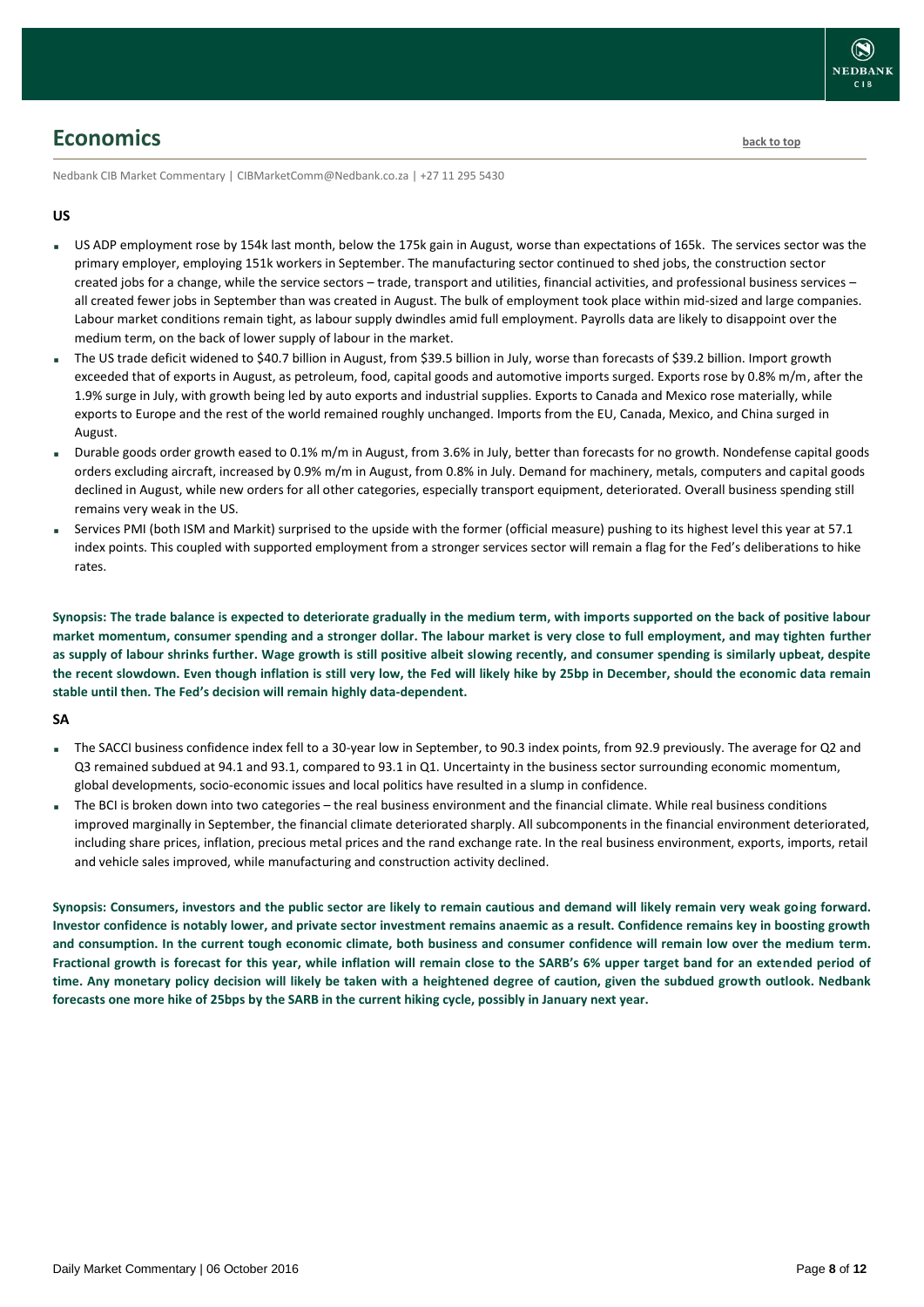# <span id="page-8-0"></span>**JSE performance [back to top](#page-0-0)**

Nedbank CIB Market Commentary | CIBMarketComm@Nedbank.co.za | +27 11 295 5430

| <b>Top40 constituents</b>             | <b>Last price</b> | %Δ<br>$-1d$ | %Δ<br><b>MTD</b>  | %Δ<br><b>YTD</b> | <b>Month</b><br>trend |
|---------------------------------------|-------------------|-------------|-------------------|------------------|-----------------------|
| AGL: Anglo American Plc               | 176.20            | 1.85        | 2.79              | 155.40           | ⇑                     |
| ANG: Anglogold Ashanti Ltd            | 191.00            | $-4.25$     | $-13.86$          | 79.75            | ⊕                     |
| APN: Aspen Pharmacare Holdings Lt     | 304.50            | $-1.46$     | $-1.77$           | $-1.61$          | ⇩                     |
| BAT: Brait Se                         | 109.02            | $-0.71$     | $-1.32$           | -34.13           | ⊕                     |
| <b>BGA: Barclays Africa Group Ltd</b> | 155.00            | $-0.26$     | 2.65              | 8.02             | ⇑                     |
| <b>BID: Bid Corp Ltd</b>              | 259.00            | 0.34        | $-0.06$           |                  | ⇩                     |
| BIL: Bhp Billiton Plc                 | 210.07            | $-0.01$     | 1.52              | 20.77            | 合                     |
| BTI: British American Tobacco Plc     | 854.90            | $-3.14$     | $-2.59$           | $-2.09$          | ⇩                     |
| <b>BVT: Bidvest Group Ltd</b>         | 164.40            | 0.32        | 1.75              | 60.94            | ✿                     |
| CFR : Financiere Richemont-Dep Rec    | 84.70             | 0.75        | 1.66              | $-24.10$         | 合                     |
| DSY: Discovery Ltd                    | 111.61            | $-0.54$     | $-1.23$           | $-16.05$         | ⊕                     |
| FFA: Fortress Income Fund Ltd-A       | 16.32             | $-0.18$     | 0.43              | 1.49             | ⇑                     |
| FFB: Fortress Income Fund Ltd         | 32.50             | $-0.55$     | $-0.76$           | $-6.69$          | ⇩                     |
| <b>FSR: Firstrand Ltd</b>             | 46.40             | $-2.42$     | $-2.32$           | 9.51             | ⇩                     |
| GFI: Gold Fields Ltd                  | 59.91             | $-5.34$     | $-10.58$          | 41.97            | ⇩                     |
| GRT : Grow thpoint Properties Ltd     | 25.22             | $-1.41$     | $-0.36$           | 8.57             | ⇩                     |
| IMP: Impala Platinum Holdings Ltd     | 63.98             | $-2.41$     | $-7.94$           | 155.51           | ⇩                     |
| INL: Investec Ltd                     | 86.00             | 0.00        | 1.93              | $-21.46$         | ⇑                     |
| INP: Investec Plc                     | 85.88             | $-0.14$     | 2.48              | $-21.99$         | ⇑                     |
| <b>ITU: Intu Properties Plc</b>       | 50.52             | $-4.14$     | $-3.81$           | $-31.66$         | ⇩                     |
| LHC: Life Healthcare Group Holdin     | 38.60             | $-0.85$     | 1.93              | $-79.73$         | ✿                     |
| MEI: Mediclinic International Plc     | 157.00            | $-1.01$     | $-5.28$           |                  | ⇩                     |
| MND: Mondi Ltd                        | 290.30            | $-1.04$     | 0.60              | $-5.52$          | ⇑                     |
| MNP: Mondi Plc                        | 290.84            | $-0.99$     | 0.81              | $-5.73$          | ⇑                     |
| MRP: Mr Price Group Ltd               | 157.65            | $-0.52$     | 3.89              | $-21.18$         | ⇑                     |
| MTN: Mtn Group Ltd                    | 117.30            | 0.39        | $-0.14$           | $-11.73$         | ⇩                     |
| NED: Nedbank Group Ltd                | 223.48            | $-1.33$     | 0.51              | 18.49            | ⇑                     |
| NPN: Naspers Ltd-N Shs                | 2 3 5 5 .0 0      | 0.30        | $-0.85$           | 11.08            | ⇩                     |
| NTC: Netcare Ltd                      | 34.63             | 1.49        | 2.97              | 2.15             | ⇑                     |
| OML: Old Mutual Plc                   | 36.02             | $-0.39$     | 0.00              | $-13.10$         | ➾                     |
| RDF: Redefine Properties Ltd          | 11.38             | $-0.61$     | -0.44             | 17.32            | ⇩                     |
| REI: Reinet Investments Sa-Dr         | 29.50             | $-0.71$     | $-1.40$           | $-7.47$          | ⊕                     |
| REM: Remgro Ltd                       | 230.50            | $-2.65$     | 2.29              | -4.24            | ⇑                     |
| RMH: Rmb Holdings Ltd                 | 57.60             | $-2.41$     | $-1.92$           | 3.58             | ⊕                     |
| SBK: Standard Bank Group Ltd          | 145.72            | 0.50        | 3.59              | 28.39            | ⇑                     |
| SGL : Sibanye Gold Ltd                | 41.34             | $-7.64$     | $-16.42$          | 80.92            | ⊕                     |
| SHP: Shoprite Holdings Ltd            | 193.50            | $-0.20$     | 1.10              | 35.07            | ⇮                     |
| SLM: Sanlam Ltd                       | 64.34             | 0.14        | 0.85              | 6.28             | ✿                     |
| SNH: Steinhoff International H Nv     | 77.75             | $-0.06$     | $-1.02$           | $-0.97$          | ⊕                     |
| SOL: Sasol Ltd                        | 381.69            | 1.38        | 1.51              | $-8.99$          | ✿                     |
| TBS: Tiger Brands Ltd                 | 397.37            | 0.86        | 4.51              | 25.58            | 合                     |
| VOD: Vodacom Group Ltd                | 151.30            | $-0.79$     | $-1.84$           | $-0.73$          | ⊕                     |
| WHL: Woolw orths Holdings Ltd         | 78.00             | 0.00        | 0.92 <sub>0</sub> | -22.12           |                       |
| Source: Bloomberg & Nedbank CIB       | Time              |             | 2016/10/06 07:01  |                  |                       |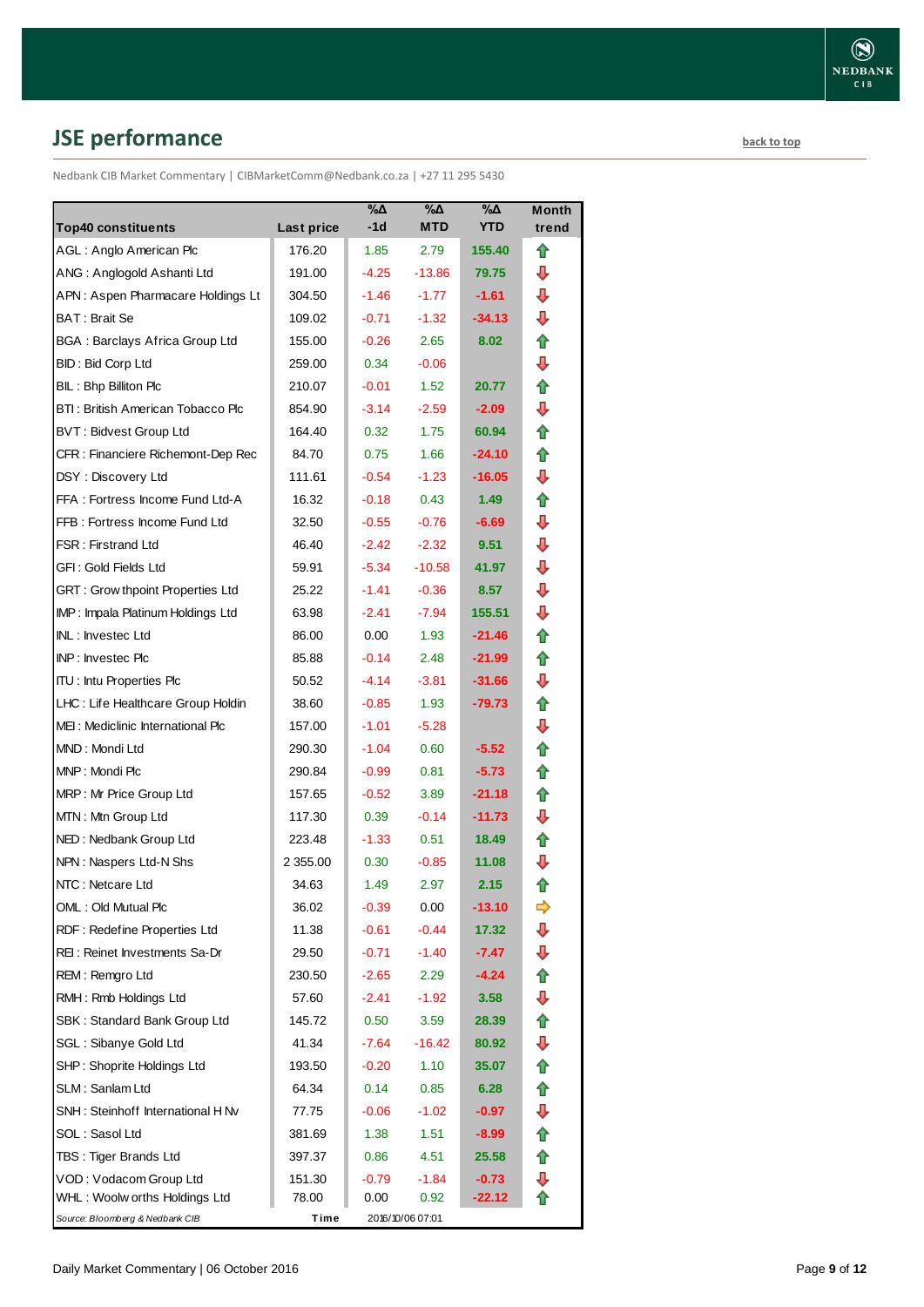## <span id="page-9-0"></span>**Last day to trade back to the contract of the contract of the contract of the contract of the contract of the contract of the contract of the contract of the contract of the contract of the contract of the contract of t**

Susan Correia | [Scorreia@Nedbankcapital.co.za](mailto:Scorreia@Nedbankcapital.co.za) | +27 11 295 8227

| Share code      | Share name                   | Dividend / interest rate |
|-----------------|------------------------------|--------------------------|
| 11 October 2016 |                              |                          |
| <b>AFX</b>      | African Oxygen Ltd           | dividend @ 38cps         |
| AVI             | AVI Ltd                      | dividend $@$ 220cps      |
| <b>CLR</b>      | Clover Industries Ltd        | dividend $@$ 40.940cps   |
| <b>CPI</b>      | Capitec Bank Hldgs Ltd       | dividend @ 450cps        |
| <b>DRD</b>      | DRD Gold ltd                 | dividend @ 12cps         |
| <b>FVT</b>      | <b>Farivest Property Itd</b> | dividend @ 8.489cps      |
| <b>JSC</b>      | Jasco Electronic Holdngs Ltd | dividend @ 2cps          |
| <b>SFN</b>      | Sasfin Holdings Ltd          | dividend $@$ 188.82cps   |
| <b>SHFF</b>     | Steinhoff Inv Holdings Pref  | dividend $@$ 424cps      |
| SVB             | Silverbridge Holdings        | dividend @ 6cps          |

*Source: JSE*

## <span id="page-9-1"></span>**Economic calendar [back to top](#page-0-0) back to top**

Nedbank CIB Market Commentary | CIBMarketComm@Nedbank.co.za | +27 11 295 5430

| <b>Time</b> | Country Event |                                            | Period | Survey                   | Actual            | Prior     | <b>Revised</b>                                      |
|-------------|---------------|--------------------------------------------|--------|--------------------------|-------------------|-----------|-----------------------------------------------------|
| 05-Oct      |               |                                            |        |                          |                   |           |                                                     |
| 02:30       | <b>JN</b>     | Nikkei Japan PMI Services                  | Sep    | --                       | 48.2              | 49.6      | $\overline{\phantom{a}}$                            |
| 09:55       | <b>GE</b>     | <b>Markit Germany Services PMI</b>         | Sep F  | 50.6                     | 50.9              | 50.6      |                                                     |
| 10:00       | EC            | Markit Eurozone Services PMI               | Sep F  | 52.1                     | 52.2              | 52.1      | $\hspace{0.05cm} -\hspace{0.05cm} -\hspace{0.05cm}$ |
| 10:30       | UK            | Markit/CIPS UK Services PMI                | Sep    | 52                       | 52.6              | 52.9      | $\overline{\phantom{a}}$                            |
| 11:00       | EC            | <b>Retail Sales YoY</b>                    | Aug    | 1.50%                    | 0.60%             | 2.90%     | 1.80%                                               |
| 13:00       | US            | <b>MBA Mortgage Applications</b>           | 30-Sep | $\overline{\phantom{m}}$ | 2.90%             | $-0.70%$  | $\hspace{0.05cm} -$                                 |
| 14:15       | US            | <b>ADP Employment Change</b>               | Sep    | 165k                     | 154k              | 177k      | 175k                                                |
| 14:30       | US            | <b>Trade Balance</b>                       | Aug    | $-$ \$39.2b              | $-$ \$40.7b       | $-539.5b$ | $\overline{\phantom{m}}$                            |
| 15:45       | US            | Markit US Services PMI                     | Sep F  | 51.9                     | 52.3              | 51.9      | $\hspace{0.05cm} -\hspace{0.05cm} -\hspace{0.05cm}$ |
| 16:00       | US            | ISM Non-Manf. Composite                    | Sep    | 53                       | 57.1              | 51.4      | $\hspace{0.05cm} -\hspace{0.05cm} -\hspace{0.05cm}$ |
| 16:00       | US            | <b>Factory Orders</b>                      | Aug    | $-0.20%$                 | 0.20%             | 1.90%     | 1.40%                                               |
| 16:00       | US            | Durables Ex Transportation                 | Aug F  | --                       | $-0.20%$          | $-0.40%$  |                                                     |
| 16:00       | US            | Cap Goods Orders Nondef Ex Air             | Aug F  | --                       | 0.90%             | 0.60%     | $\overline{\phantom{a}}$                            |
| 06-Oct      |               |                                            |        |                          |                   |           |                                                     |
| 08:00       | <b>GE</b>     | Factory Orders WDA YoY                     | Aug    | 1.70%                    | --                | $-0.70%$  | $\overline{\phantom{m}}$                            |
| 11:30       | SA            | <b>SACCI Business Confidence</b>           | Sep    | --                       | 90.3              | 92.9      |                                                     |
| 13:30       | EC            | ECB account of the monetary policy meeting |        |                          |                   |           |                                                     |
| 14:30       | US            | <b>Initial Jobless Claims</b>              | 01-Oct | 255k                     | $-$               | 254k      |                                                     |
| 14:30       | US            | <b>Continuing Claims</b>                   | 24-Sep | --                       | $\qquad \qquad -$ | 2062k     |                                                     |

*Source: Bloomberg*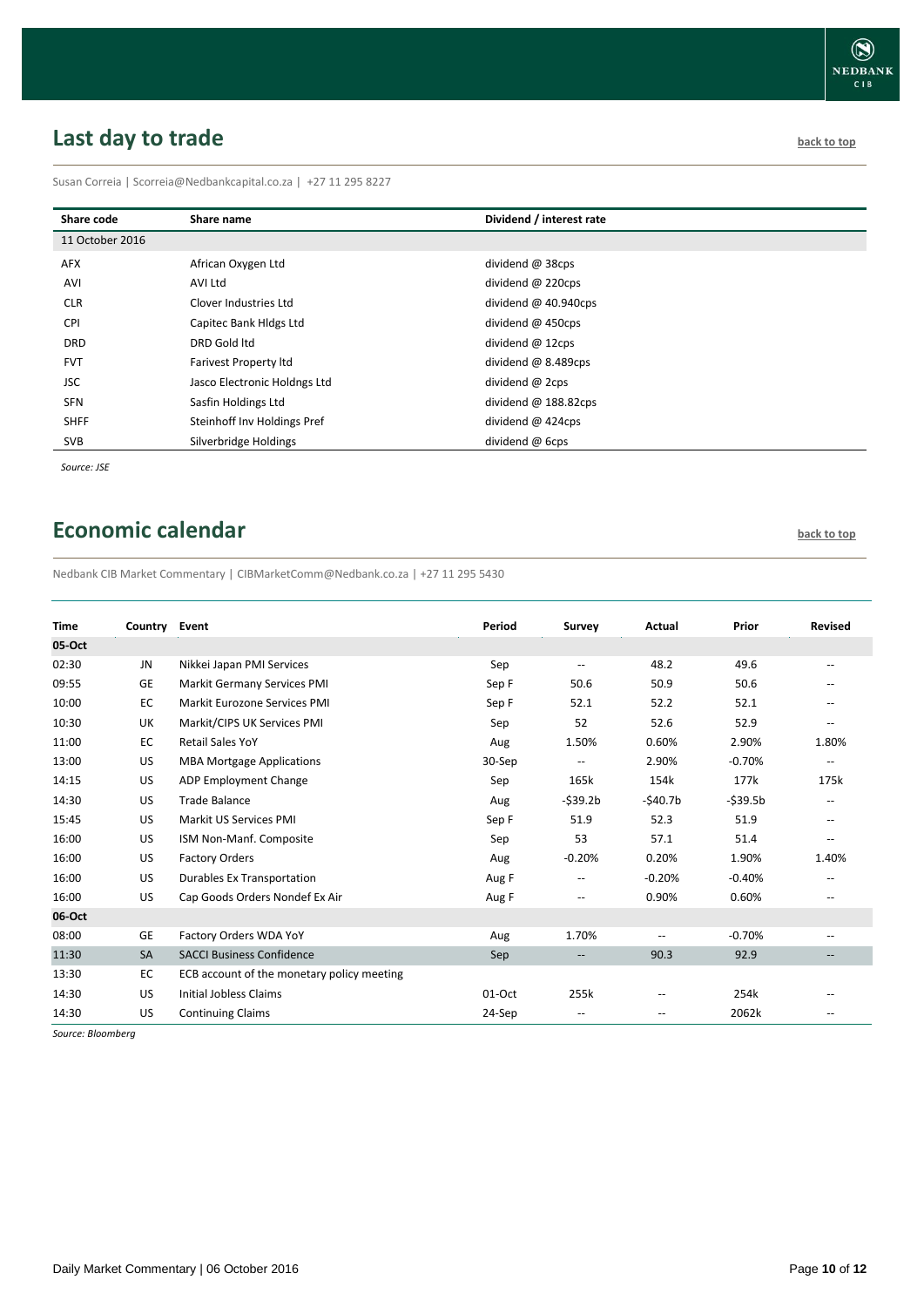

### <span id="page-10-0"></span>**Contacts**

**Head: Strategic Research Mohammed Yaseen Nalla, CFA** (011) 295 5430

**ALM Portfolio Management** (011) 535 4042

**Equities Sales and Distribution** (011) 535 4030/31

**Forex Institutional Sales Desk** (011) 535 4005

**Interest Rate Swaps & FRA's Trading** (011) 535 4004

**Money Market Institutional Sales Desk** (011) 535 4008

**Treasury: Economic Analyst Reezwana Sumad** (011) 294 1753

**Bond Trading** (011) 535 4021

**Forex Business Banking Sales Desk** (011) 535 4003

**Forex Retail Sales Desk** (011) 535 4020

**Money Market Business Banking Sales Desk** (011) 535 4006

**Non Soft & Soft Commodities Trading** (011) 535 4038

**Credit Derivatives**  (011) 535 4047

**Forex Corporate Sales Desk** JHB (011) 535 4002; DBN (031) 327 3000; CTN (021) 413 9300

**Inflation Trading** (011) 535 4026

**Money Market Corporate Sales Desk** JHB (011) 535 4007; DBN (031) 327 3000; CTN (021) 413 9300

**Preference shares desk** (011) 535 4072